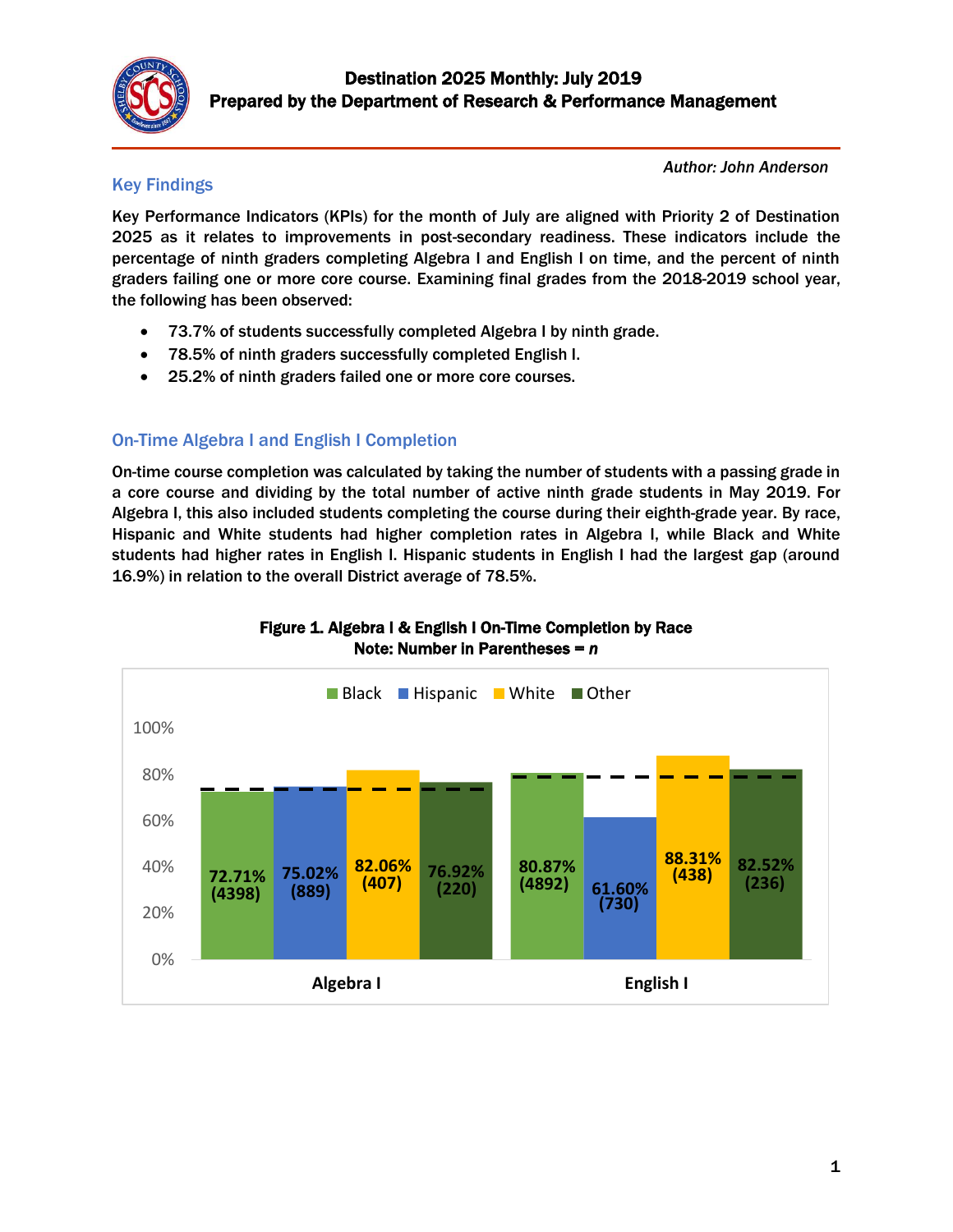

In both Algebra I and English I, female students outperformed their male peers and the overall District average, noted with the dotted line in the chart that follows. For each subject, female students outperformed male students by at least 8 percentage points.



Figure 2: Algebra I & English I On-Time Completion by Gender Note: Number in Parentheses = *n*

Looking at students falling within certain key demographic groups, such as Economically Disadvantaged, English Learner, and Students with Disabilities, all fell below the District average on core course completion except for Economically Disadvantaged students in English I.



### Figure 3: Algebra I & English I On-Time Completion by Demographic Group Note: Number in Parentheses = *n*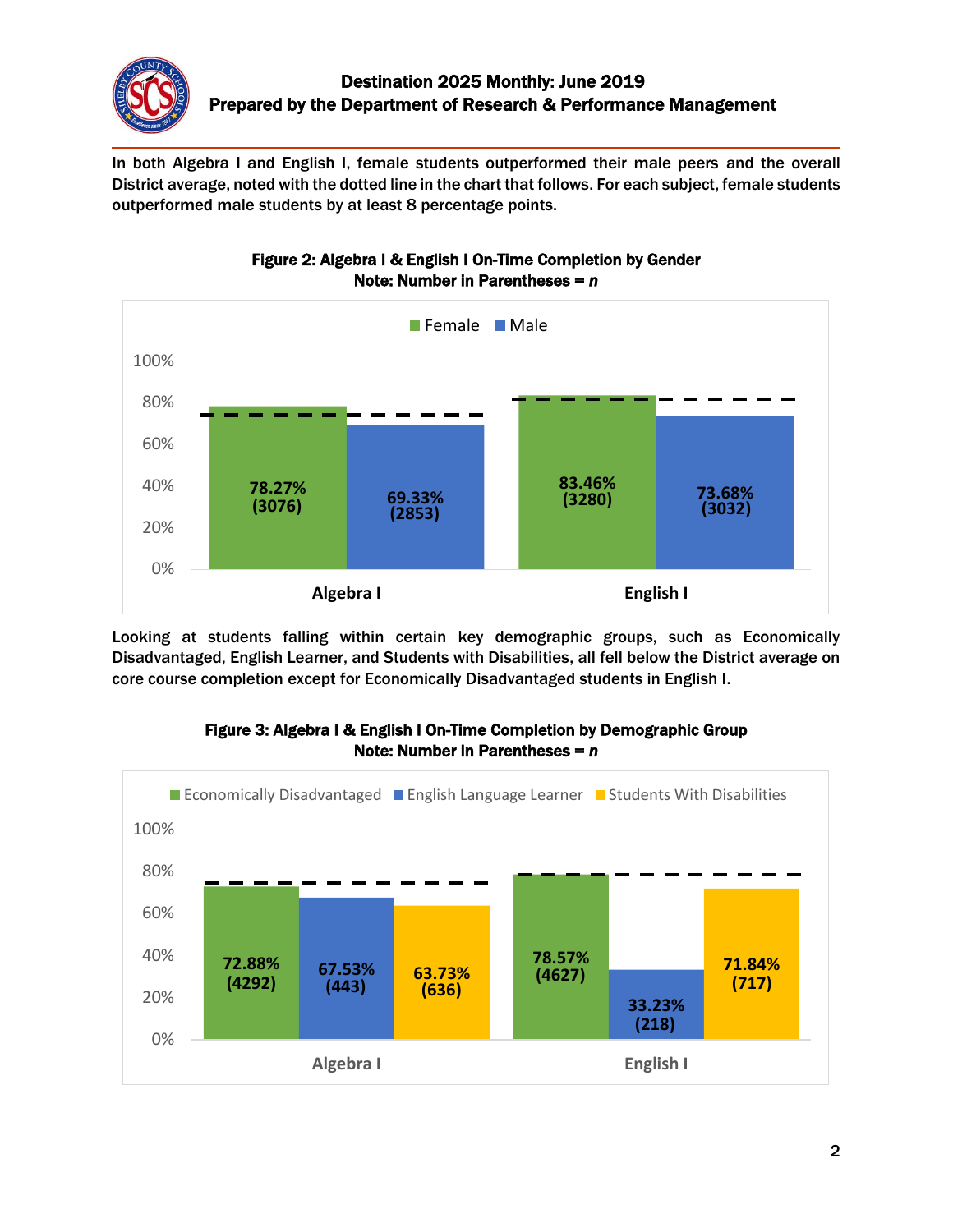

### Destination 2025 Monthly: June 2019 Prepared by the Department of Research & Performance Management

Economically Disadvantaged (ED) students had completion rates very similar to the overall rates of the District in both subjects. ED students comprise around 73.2% of the ninth-grade student population. Students with Disabilities had completion rates in Algebra I and English I of 63.7% and 71.8%, respectively. The biggest gap between the District average and a key demographic subgroup is with English I for English Learner (EL) students. EL students had a completion rate over 45 percentage points lower than the District average.

### Core Course Failures

Core Courses are identified as those courses a student needs to graduate. In addition to English I and Algebra I, for ninth graders, this includes: Algebra II, Geometry I, Biology I, US Government, US History/Geography, and World History/Geography. Failure rates are calculated by the number of students with at least one failure in these courses over the total number of students enrolled in those courses. Overall, SCS students had a core course failure rate of 25.2% for the 2018-2019 school year. Of the core course failing grades, 1,918 were below 60. By comparison, 2017-2018 core courses had 1,796 failing grades below 60.

Breaking the failure rate down by race, Black and Hispanic students had higher course failure rates compared to their peers. Black students exceeded the District average by 2.12 percentage points. Additionally, when looking at gender, male students exceeded the District average by nearly 6 percentage points.



### Figure 4: Core Course Failure by Race & Gender Note: Number in Parentheses = *n*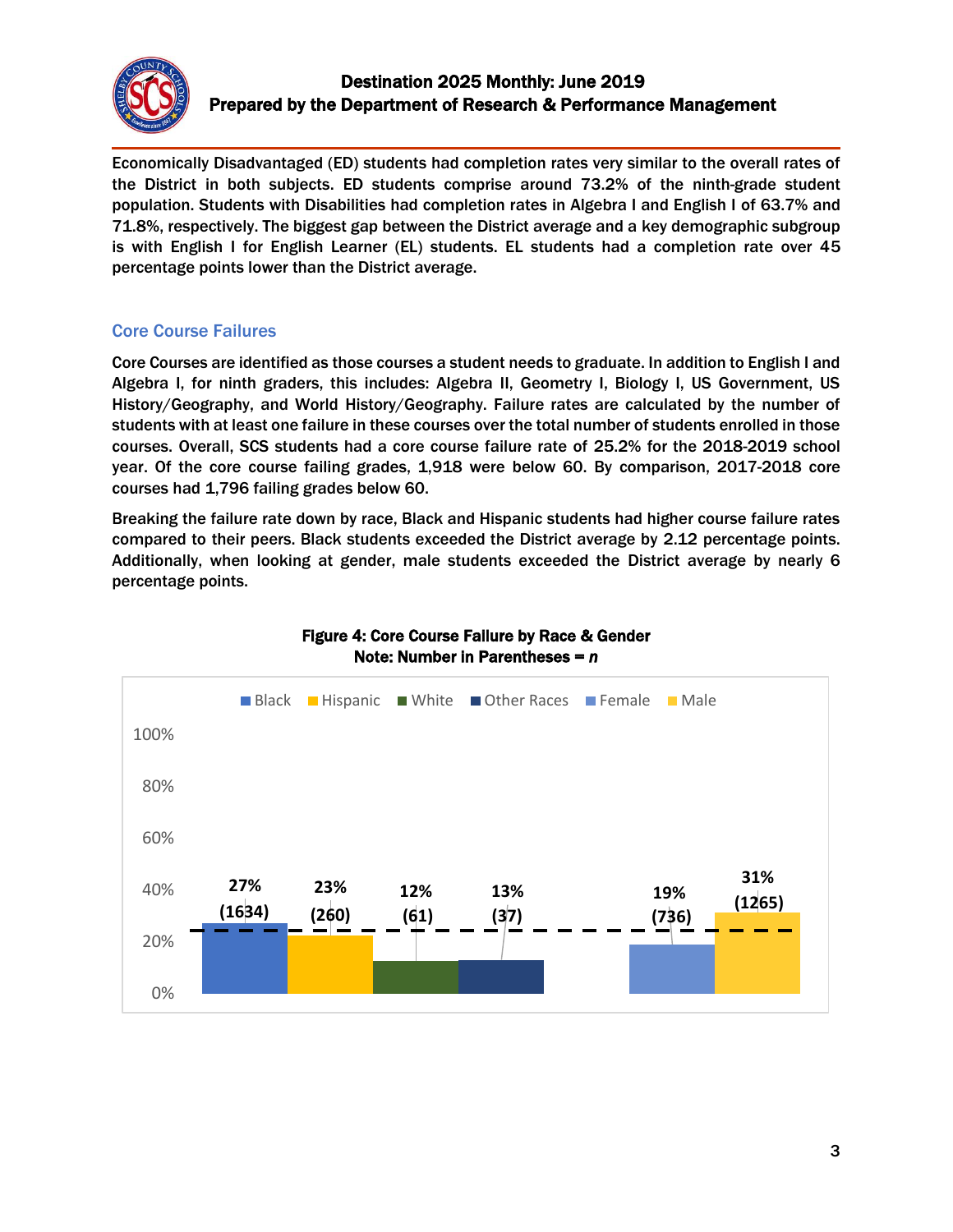

The rate of course failures for both Black and Hispanic males exceeded the District's rate of 25.2%. Black males had the largest failure rate, exceeding the District's by over 9 percentage points.



Looking at the failure rate among demographic subgroups, all three had rates exceeding the District average. The highest percentage of failure rates occurred among Students with Disabilities.



### Figure 5: Core Course Failure by Demographics Note: Number in Parentheses = *n*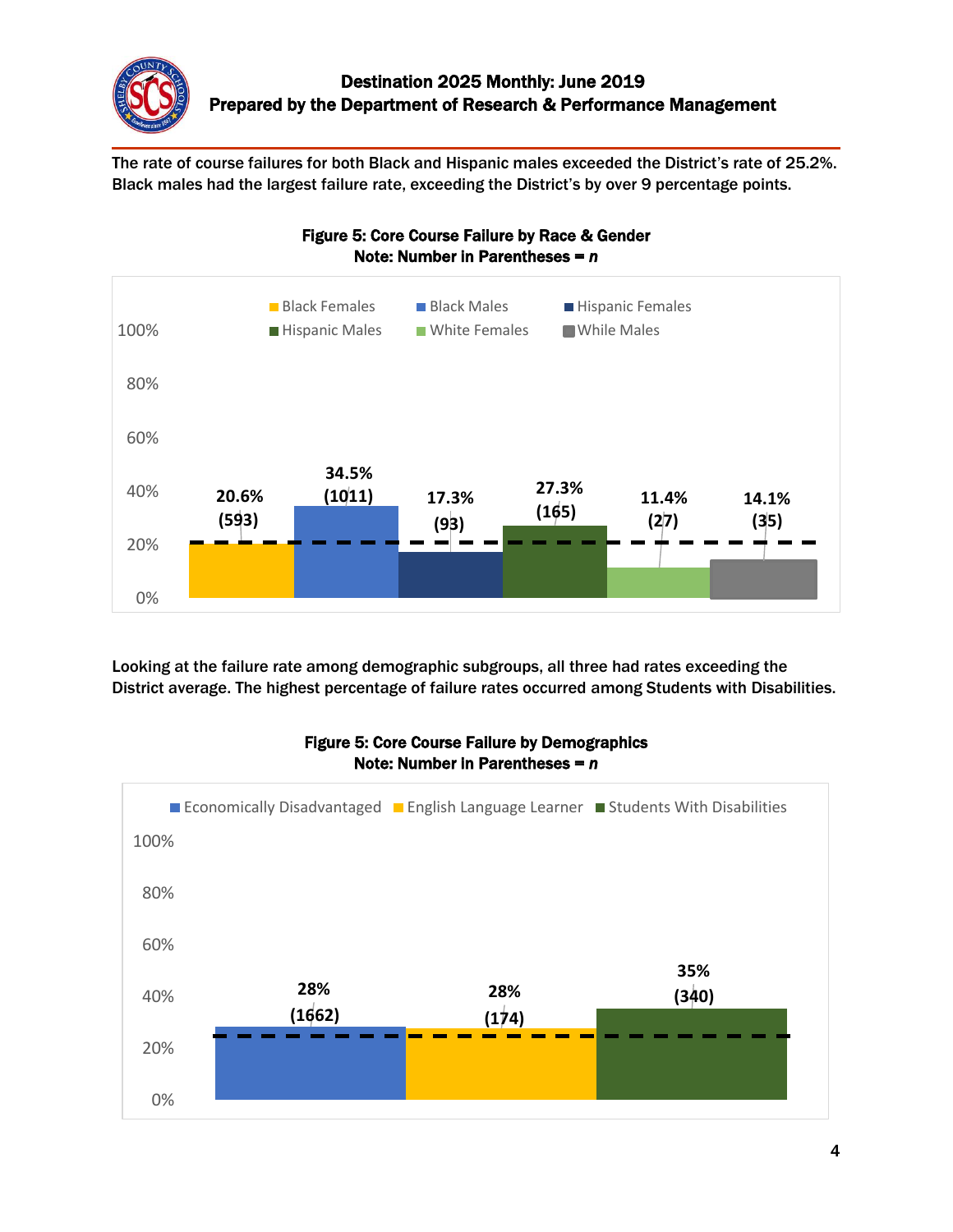

Across subject areas, by race. failure rates remained consistent. Black and Hispanic students showed the highest failure rates within each subject area. The largest percentage was present with Black students in Science.



#### Figure 6: Core Course Failures by Subject & Race

Looking at subject area breakdowns by gender, male students consistently showed higher failure rates than female students. Science had the highest failure rate for both males and females. By contrast, students in Social Studies courses had the lowest failure rates.



#### Figure 7: Core Course Failures by Subject & Gender Note: Number in Parentheses = *n*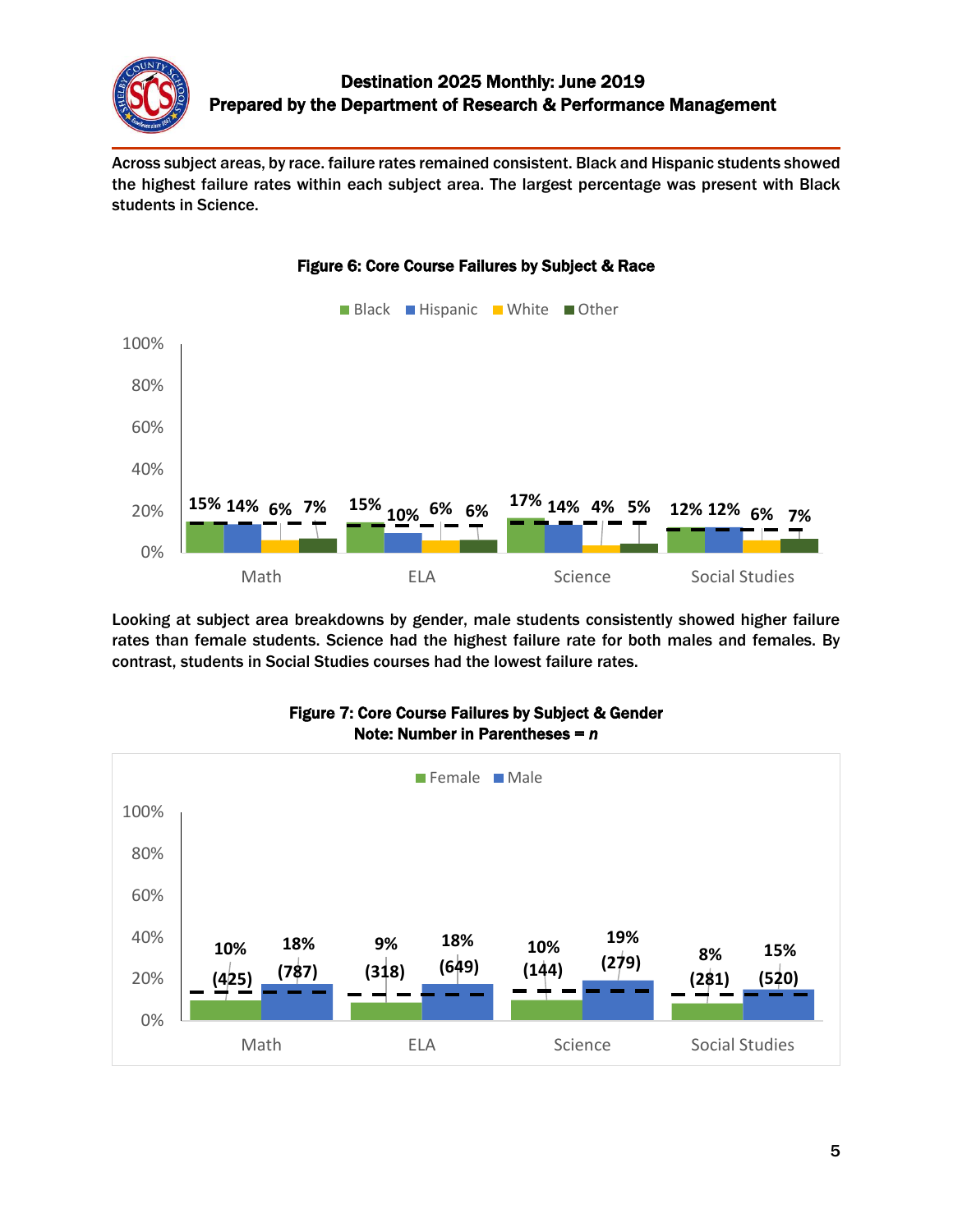

Examining the trend of ninth grade performance over the last four years, the rate of course completion in both English I and Algebra I has remained steady, fluctuating within a range of around three to four percentage points. Core course failures saw an increase of one percentage point from the previous year.



### Figure 8: Trends in Ninth Grade Performance